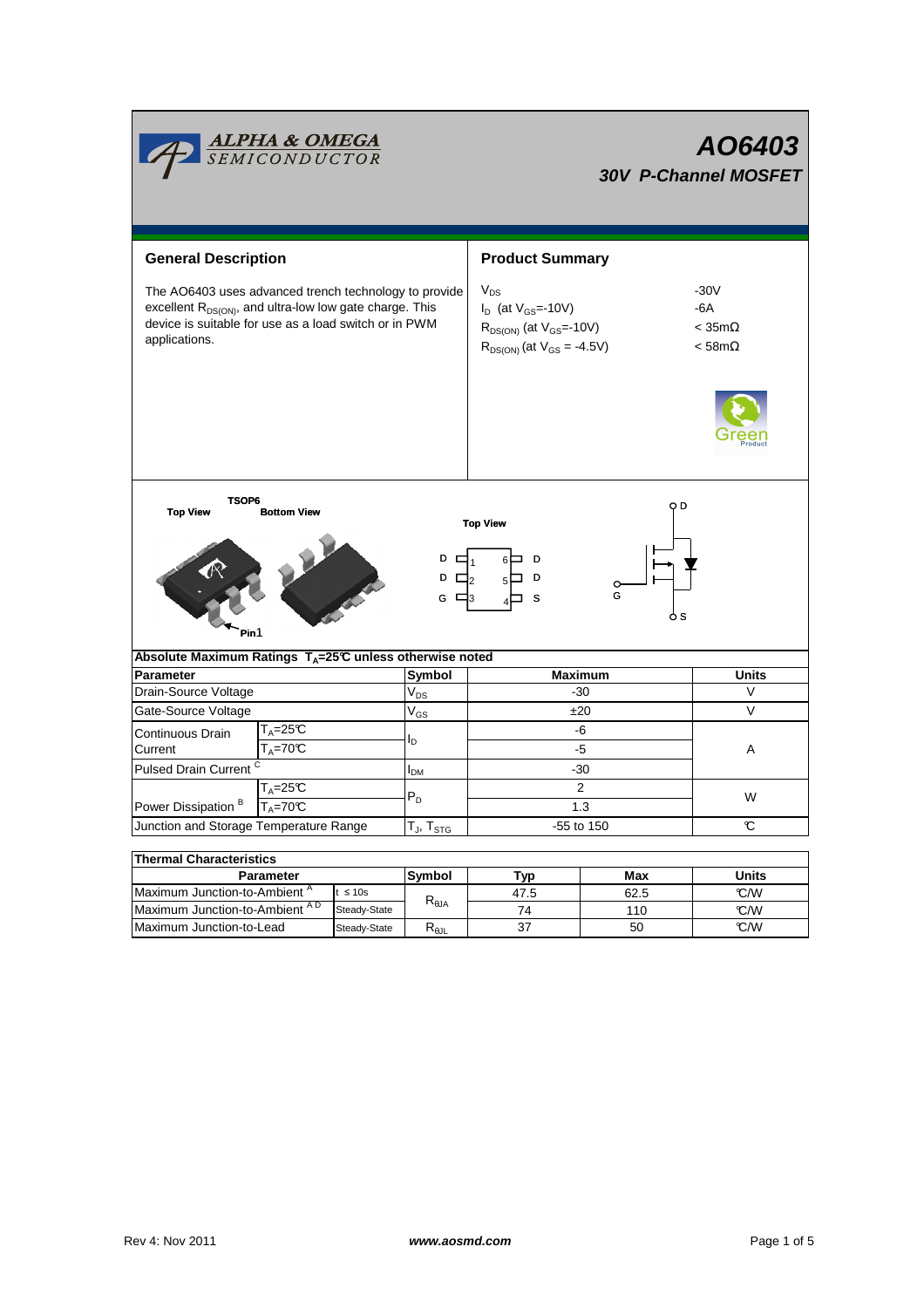

#### **Electrical Characteristics (TJ=25°C unless otherwise noted)**

| <b>Symbol</b>                           | <b>Parameter</b>                      | <b>Conditions</b>                                                                                          |                          | Min     | <b>Typ</b> | <b>Max</b> | <b>Units</b> |  |  |  |  |  |
|-----------------------------------------|---------------------------------------|------------------------------------------------------------------------------------------------------------|--------------------------|---------|------------|------------|--------------|--|--|--|--|--|
| <b>STATIC PARAMETERS</b>                |                                       |                                                                                                            |                          |         |            |            |              |  |  |  |  |  |
| <b>BV<sub>DSS</sub></b>                 | Drain-Source Breakdown Voltage        | $I_D = -250 \mu A$ , $V_{GS} = 0V$                                                                         |                          | $-30$   |            |            | $\vee$       |  |  |  |  |  |
| $I_{\text{DSS}}$                        | Zero Gate Voltage Drain Current       | $V_{DS}$ =-30V, $V_{GS}$ =0V<br>$T_{\text{J}} = 55^{\circ}C$                                               |                          |         |            | -1         | μA           |  |  |  |  |  |
|                                         |                                       |                                                                                                            |                          |         |            | $-5$       |              |  |  |  |  |  |
| $I_{GSS}$                               | Gate-Body leakage current             | $V_{DS} = 0V$ , $V_{GS} = \pm 20V$                                                                         |                          |         |            | ±100       | nA           |  |  |  |  |  |
| $\mathsf{V}_{\mathsf{GS}(\mathsf{th})}$ | Gate Threshold Voltage                | $V_{DS} = V_{GS} I_D = -250 \mu A$                                                                         | $-1.3$                   | $-1.85$ | $-2.4$     | $\vee$     |              |  |  |  |  |  |
| $I_{D(ON)}$                             | On state drain current                | $V_{GS}$ =-10V, $V_{DS}$ =-5V                                                                              |                          | $-30$   |            |            | A            |  |  |  |  |  |
| $R_{DS(ON)}$                            |                                       | $V_{GS}$ =-10V, $I_D$ =-6A                                                                                 |                          |         | 22         | 35         |              |  |  |  |  |  |
|                                         | Static Drain-Source On-Resistance     |                                                                                                            | $T_{\parallel} = 125$ °C |         | 32         | 39         | $m\Omega$    |  |  |  |  |  |
|                                         |                                       | $V_{GS}$ =-4.5V, $I_D$ =-5A                                                                                |                          |         | 34         | 58         | $m\Omega$    |  |  |  |  |  |
| $g_{FS}$                                | <b>Forward Transconductance</b>       | $V_{DS}$ =-5V, $I_{D}$ =-6A                                                                                |                          |         | 18         |            | S            |  |  |  |  |  |
| $V_{SD}$                                | Diode Forward Voltage                 | $IS=-1A, VGS=0V$                                                                                           |                          | $-0.8$  | $-1$       | $\vee$     |              |  |  |  |  |  |
| $I_{\rm S}$                             | Maximum Body-Diode Continuous Current |                                                                                                            |                          | $-2.5$  | A          |            |              |  |  |  |  |  |
|                                         | <b>DYNAMIC PARAMETERS</b>             |                                                                                                            |                          |         |            |            |              |  |  |  |  |  |
| $C_{\text{iss}}$                        | Input Capacitance                     | $V_{GS}$ =0V, $V_{DS}$ =-15V, f=1MHz                                                                       |                          |         | 760        |            | pF           |  |  |  |  |  |
| $C_{\rm oss}$                           | <b>Output Capacitance</b>             |                                                                                                            |                          |         | 140        |            | рF           |  |  |  |  |  |
| $C_{\rm rss}$                           | Reverse Transfer Capacitance          |                                                                                                            |                          |         | 95         |            | pF           |  |  |  |  |  |
| $R_{q}$                                 | Gate resistance                       | $V_{GS}$ =0V, $V_{DS}$ =0V, f=1MHz                                                                         |                          | 1.5     | 3.2        | 5          | Ω            |  |  |  |  |  |
|                                         | <b>SWITCHING PARAMETERS</b>           |                                                                                                            |                          |         |            |            |              |  |  |  |  |  |
| $Q_q(10V)$                              | <b>Total Gate Charge</b>              | $V_{\text{GS}}$ =-10V, $V_{\text{DS}}$ =-15V, $I_{\text{DS}}$ =-6A                                         |                          |         | 13.6       | 16         | nC           |  |  |  |  |  |
| $Q_q(4.5V)$                             | <b>Total Gate Charge</b>              |                                                                                                            |                          |         | 6.7        | 8          | nC           |  |  |  |  |  |
| $\mathsf{Q}_{\text{gs}}$                | Gate Source Charge                    |                                                                                                            |                          |         | 2.5        |            | nС           |  |  |  |  |  |
| $\mathbf{Q}_{\text{gd}}$                | Gate Drain Charge                     |                                                                                                            |                          |         | 3.2        |            | nC           |  |  |  |  |  |
| $t_{D(0n)}$                             | Turn-On DelayTime                     | $V_{\text{gs}}$ =-10V, $V_{\text{gs}}$ =-15V, R <sub>1</sub> =2.7 $\Omega$ ,<br>$R_{\text{GEN}} = 3\Omega$ |                          |         | 8          |            | ns           |  |  |  |  |  |
| $t_r$                                   | Turn-On Rise Time                     |                                                                                                            |                          |         | 6          |            | ns           |  |  |  |  |  |
| $t_{D(off)}$                            | Turn-Off DelayTime                    |                                                                                                            |                          |         | 17         |            | ns           |  |  |  |  |  |
| $\mathbf{t}_\text{f}$                   | <b>Turn-Off Fall Time</b>             |                                                                                                            |                          | 5       |            | ns         |              |  |  |  |  |  |
| $t_{rr}$                                | Body Diode Reverse Recovery Time      | $I_F = -6A$ , dl/dt=100A/ $\mu$ s                                                                          |                          |         | 15         |            | ns           |  |  |  |  |  |
| $Q_{rr}$                                | Body Diode Reverse Recovery Charge    | $I_F = -6A$ , dl/dt=100A/us                                                                                |                          | 9.7     |            | nC         |              |  |  |  |  |  |

A. The value of  $R_{\thetaJA}$  is measured with the device mounted on 1in<sup>2</sup> FR-4 board with 2oz. Copper, in a still air environment with T<sub>A</sub> =25°C. The

value in any given application depends on the user's specific board design.<br>B. The power dissipation P<sub>D</sub> is based on T<sub>J(MAX)</sub>=150°C, using ≤ 10s junction-to-ambient thermal resistance.

C. Repetitive rating, pulse width limited by junction temperature  $T_{J(MAX)}$ =150°C. Ratings are based on low frequency and duty cycles to keep initialT $_{\text{I}}$ =25°C.

D. The  $R_{\theta JA}$  is the sum of the thermal impedence from junction to lead  $R_{\theta JL}$  and lead to ambient.

E. The static characteristics in Figures 1 to 6 are obtained using <300us pulses, duty cycle 0.5% max.

F. These curves are based on the junction-to-ambient thermal impedence which is measured with the device mounted on 1in<sup>2</sup> FR-4 board with 2oz. Copper, assuming a maximum junction temperature of  $T_{J(MAX)}$ =150°C. The SOA curve provides a single pulse rating.

THIS PRODUCT HAS BEEN DESIGNED AND QUALIFIED FOR THE CONSUMER MARKET. APPLICATIONS OR USES AS CRITICAL COMPONENTS IN LIFE SUPPORT DEVICES OR SYSTEMS ARE NOT AUTHORIZED. AOS DOES NOT ASSUME ANY LIABILITY ARISING OUT OF SUCH APPLICATIONS OR USES OF ITS PRODUCTS. AOS RESERVES THE RIGHT TO IMPROVE PRODUCT DESIGN, FUNCTIONS AND RELIABILITY WITHOUT NOTICE.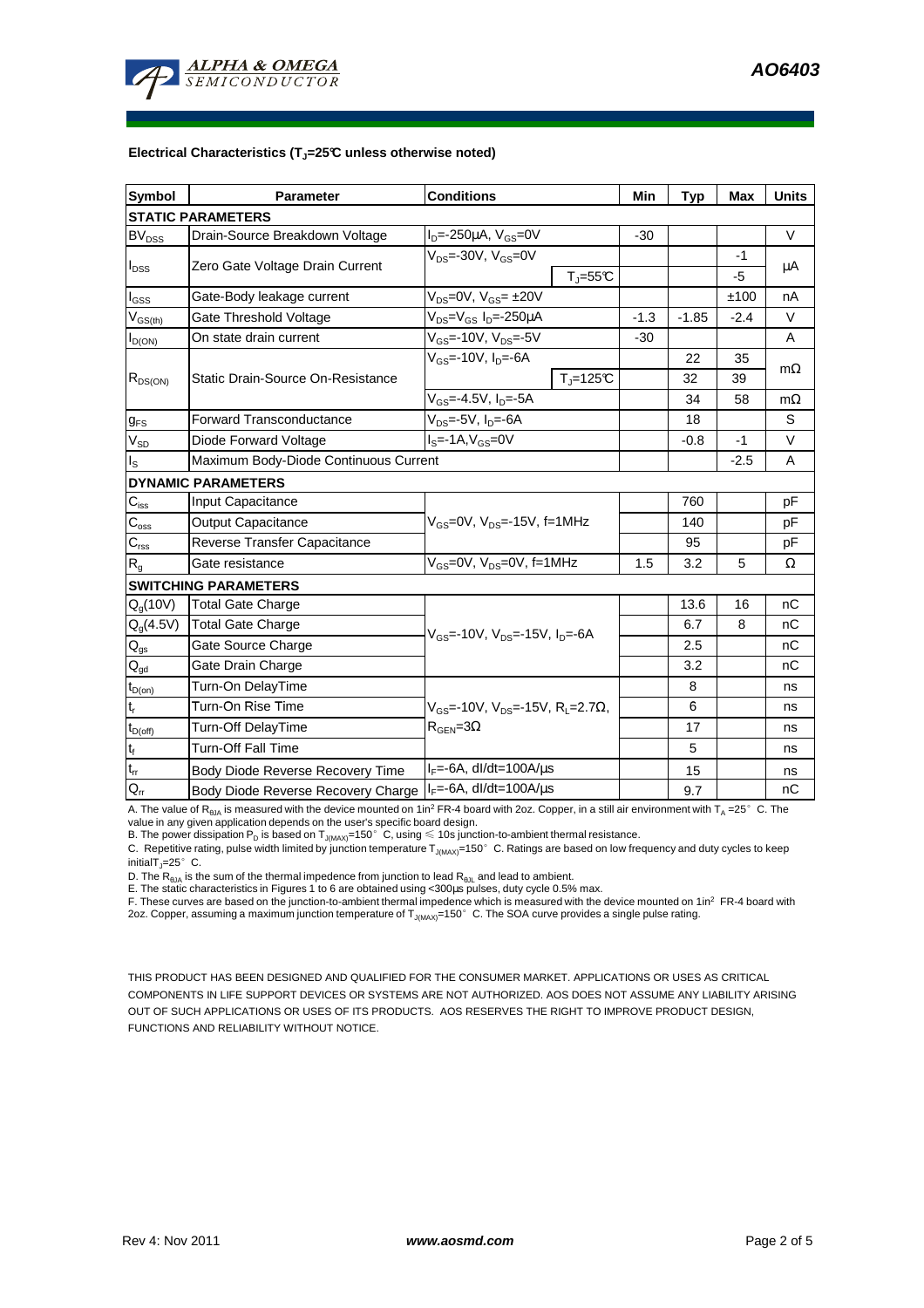

**ALPHA & OMEGA SEMICONDUCTOR** 



Rev 4: Nov 2011 **www.aosmd.com Example 3 of 5 Page 3 of 5**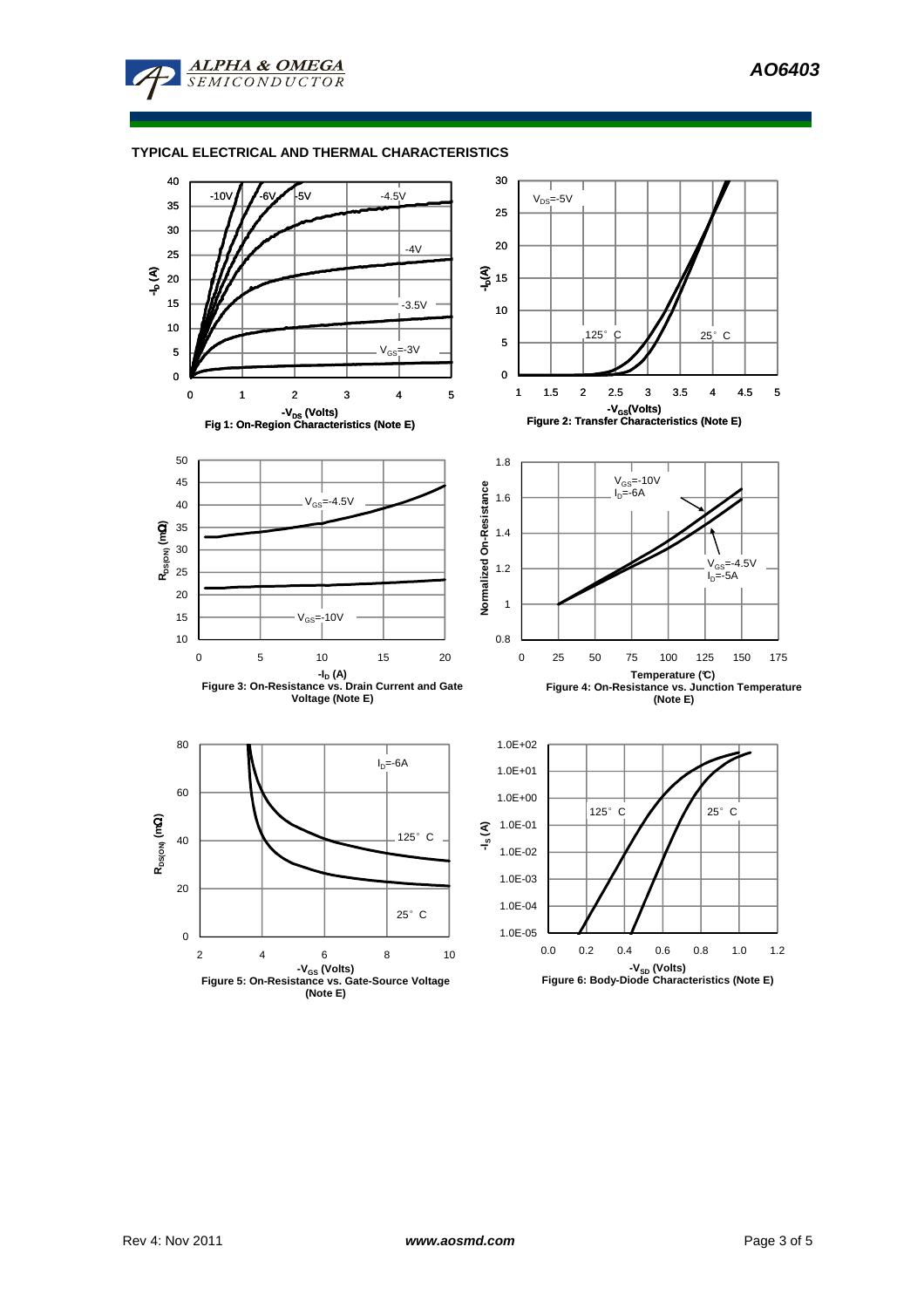**AO6403** 



#### **TYPICAL ELECTRICAL AND THERMAL CHARACTERISTICS**